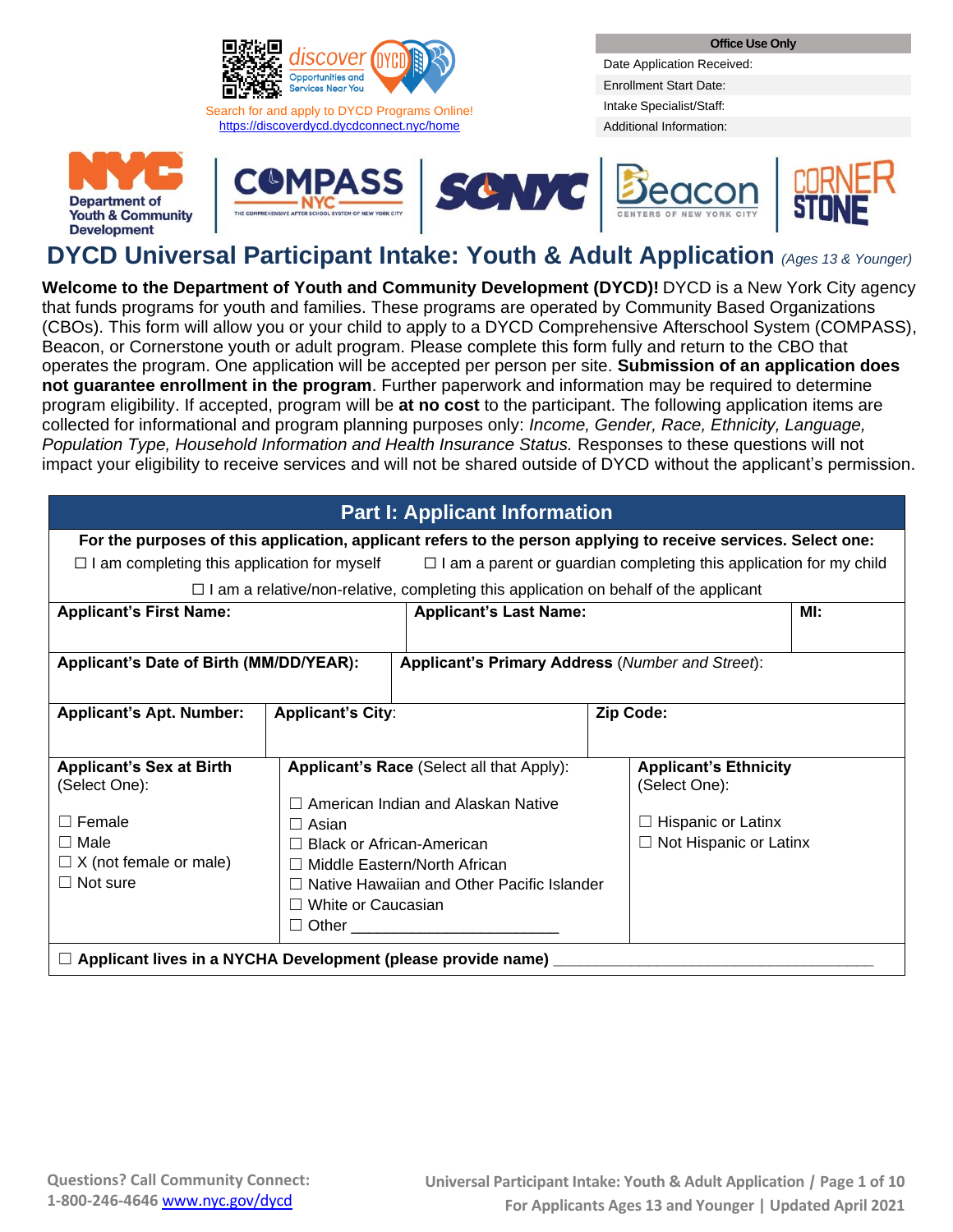

|                                                                                                                                                          | Part II: Applicant's (or Parent/Guardian's) Contact Information                                                                                                                                                                    |                 |                                                                                        |        |                 |  |  |  |
|----------------------------------------------------------------------------------------------------------------------------------------------------------|------------------------------------------------------------------------------------------------------------------------------------------------------------------------------------------------------------------------------------|-----------------|----------------------------------------------------------------------------------------|--------|-----------------|--|--|--|
| <b>Applicant's Contact Information</b><br>For youth without contact information, skip to the next section to provide parent/guardian contact information |                                                                                                                                                                                                                                    |                 |                                                                                        |        |                 |  |  |  |
|                                                                                                                                                          | Write down phone numbers for the applicant and check the preferred method of contact:                                                                                                                                              |                 |                                                                                        |        |                 |  |  |  |
|                                                                                                                                                          | □ Home _______________________________                                                                                                                                                                                             |                 |                                                                                        |        | $\Box$ No Email |  |  |  |
|                                                                                                                                                          |                                                                                                                                                                                                                                    |                 |                                                                                        |        | $\Box$ US Mail  |  |  |  |
|                                                                                                                                                          |                                                                                                                                                                                                                                    |                 | <b>Parent/Guardian Information</b><br>This section is required for Applicants under 18 |        |                 |  |  |  |
|                                                                                                                                                          | <b>Parent/Guardian Name:</b> Name: Name: Name: Name: Name: Name: Name: Name: Name: Name: Name: Name: Name: Name: Name: Name: Name: Name: Name: Name: Name: Name: Name: Name: Name: Name: Name: Name: Name: Name: Name: Name: Name: |                 |                                                                                        |        |                 |  |  |  |
|                                                                                                                                                          | Write down all phone numbers and check the best number to call in case of an emergency:                                                                                                                                            |                 |                                                                                        |        |                 |  |  |  |
|                                                                                                                                                          |                                                                                                                                                                                                                                    |                 |                                                                                        |        | □ No Email      |  |  |  |
|                                                                                                                                                          |                                                                                                                                                                                                                                    |                 |                                                                                        |        |                 |  |  |  |
| City:<br>Address:<br>State:                                                                                                                              |                                                                                                                                                                                                                                    |                 |                                                                                        |        | Zip Code:       |  |  |  |
|                                                                                                                                                          | $\Box$ Same as Applicant                                                                                                                                                                                                           |                 |                                                                                        |        |                 |  |  |  |
|                                                                                                                                                          | <b>Emergency Contact Information</b>                                                                                                                                                                                               |                 |                                                                                        |        |                 |  |  |  |
|                                                                                                                                                          |                                                                                                                                                                                                                                    |                 | At least one emergency contact must be identified                                      |        |                 |  |  |  |
|                                                                                                                                                          | <b>Emergency Contact #1 Name:</b>                                                                                                                                                                                                  |                 | <b>Relationship to Participant:</b>                                                    |        |                 |  |  |  |
|                                                                                                                                                          |                                                                                                                                                                                                                                    |                 | $\square$ Emergency contact is parent/guardian of participant                          |        |                 |  |  |  |
|                                                                                                                                                          | Write down all phone numbers and check the best number to call in case of an emergency:                                                                                                                                            |                 |                                                                                        |        |                 |  |  |  |
|                                                                                                                                                          |                                                                                                                                                                                                                                    |                 |                                                                                        |        | □ No Email      |  |  |  |
|                                                                                                                                                          |                                                                                                                                                                                                                                    |                 |                                                                                        |        |                 |  |  |  |
|                                                                                                                                                          | Address:                                                                                                                                                                                                                           |                 | City:                                                                                  | State: | Zip Code:       |  |  |  |
|                                                                                                                                                          | $\Box$ Same as Applicant                                                                                                                                                                                                           |                 |                                                                                        |        |                 |  |  |  |
|                                                                                                                                                          | <b>Emergency Contact #2 Name:</b>                                                                                                                                                                                                  |                 | <b>Relationship to Participant:</b>                                                    |        |                 |  |  |  |
| $\square$ Emergency contact is parent/guardian of participant                                                                                            |                                                                                                                                                                                                                                    |                 |                                                                                        |        |                 |  |  |  |
| Write down all phone numbers and check the best number to call in case of an emergency:                                                                  |                                                                                                                                                                                                                                    |                 |                                                                                        |        |                 |  |  |  |
| $\overline{2}$                                                                                                                                           |                                                                                                                                                                                                                                    |                 |                                                                                        |        | □ No Email      |  |  |  |
|                                                                                                                                                          | $\square$ Work<br><b>Address:</b>                                                                                                                                                                                                  | $\square$ Email | City:                                                                                  | State: | Zip Code:       |  |  |  |
|                                                                                                                                                          |                                                                                                                                                                                                                                    |                 |                                                                                        |        |                 |  |  |  |
|                                                                                                                                                          | $\Box$ Same as Applicant                                                                                                                                                                                                           |                 |                                                                                        |        |                 |  |  |  |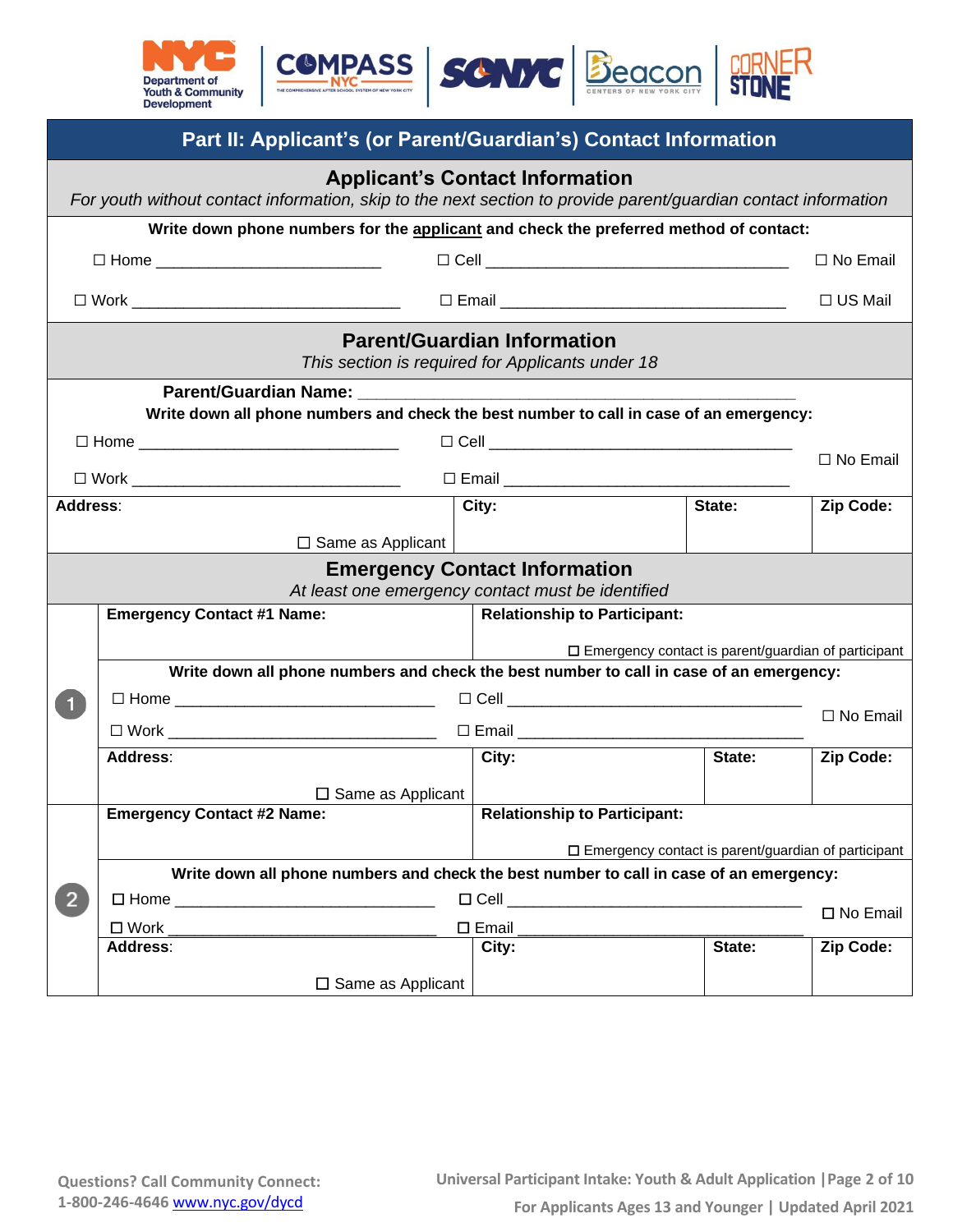

| This section is for parents/guardians enrolling their children                                      |                                                                     |  |  |  |  |  |
|-----------------------------------------------------------------------------------------------------|---------------------------------------------------------------------|--|--|--|--|--|
| Emergency contacts listed in Section II are authorized to pick up the child unless otherwise noted. |                                                                     |  |  |  |  |  |
|                                                                                                     | The following additional people are authorized to pick up my child: |  |  |  |  |  |
| <b>Relationship:</b><br><b>Name:</b><br>Phone #:                                                    |                                                                     |  |  |  |  |  |
| <b>Name:</b>                                                                                        | Phone #:<br><b>Relationship:</b>                                    |  |  |  |  |  |
| Name:<br><b>Relationship:</b><br>Phone #:                                                           |                                                                     |  |  |  |  |  |
| The following people MAY NOT pick up my child:                                                      |                                                                     |  |  |  |  |  |
| Name:<br>Name:<br>Name:                                                                             |                                                                     |  |  |  |  |  |

| <b>Part III: Applicant's Education/Work Status</b>                                                                                                                                                               |                        |                                                                                                                                                       |                                                                                                               |  |  |  |
|------------------------------------------------------------------------------------------------------------------------------------------------------------------------------------------------------------------|------------------------|-------------------------------------------------------------------------------------------------------------------------------------------------------|---------------------------------------------------------------------------------------------------------------|--|--|--|
| <b>Applicant's Education Status (Select One):</b><br>□ Full-Time Student***<br>□ Part-Time Student*** □ Not in School****                                                                                        |                        |                                                                                                                                                       |                                                                                                               |  |  |  |
| ***If applicant is a Part-Time Student or Full-Time Student: Select applicant's current grade (Select One):<br>****If applicant is Not in School: Select the last grade completed by the applicant (Select One): |                        |                                                                                                                                                       |                                                                                                               |  |  |  |
| Elementary School: $\Box$ Pre-K $\Box$ K $\Box$ 1 <sup>st</sup> $\Box$ 2 <sup>nd</sup> $\Box$ 3 <sup>rd</sup><br>$\Box$ 4 <sup>th</sup> $\Box$ 5 <sup>th</sup>                                                   |                        | $\Box$ 4 <sup>th</sup> Year + $\Box$ Obtained Associate's Degree                                                                                      | <b>Community College:</b> $\Box$ 1 <sup>st</sup> year $\Box$ 2 <sup>nd</sup> Year $\Box$ 3 <sup>rd</sup> year |  |  |  |
| <b>Middle School:</b> $\Box$ 6th $\Box$ 7th $\Box$ 8 <sup>th</sup>                                                                                                                                               |                        | <b>Master's Degree:</b>                                                                                                                               |                                                                                                               |  |  |  |
| High School: $\Box$ 9 <sup>th</sup> $\Box$ 10 <sup>th</sup> $\Box$ 11 <sup>th</sup> $\Box$ 12 <sup>th</sup><br>□ Obtained High School Diploma                                                                    |                        | □ Some Master's Degree credits, but no degree attained<br>□ Obtained Master's Degree                                                                  |                                                                                                               |  |  |  |
| □ Obtained High School Equivalency                                                                                                                                                                               |                        | <b>Professional Degree:</b>                                                                                                                           |                                                                                                               |  |  |  |
| □ Junior □ Senior □ Obtained Bachelor's Degree                                                                                                                                                                   |                        | □ Some Professional Degree credits (e.g. MD, DDS, DVM,<br>LLB, JD), but no degree attained<br>□ Obtained Professional Degree (e.g. MD, DDS, DVM, LLB, |                                                                                                               |  |  |  |
| <b>Doctorate Degree:</b>                                                                                                                                                                                         |                        | JD)                                                                                                                                                   |                                                                                                               |  |  |  |
| □ Some Doctorate degree credits, but no degree attained                                                                                                                                                          |                        | <b>Vocational/Trade School:</b>                                                                                                                       |                                                                                                               |  |  |  |
| □ Obtained Doctorate Degree                                                                                                                                                                                      |                        |                                                                                                                                                       | □ Some Vocational or Trade School credits, but no certificate                                                 |  |  |  |
| Other:                                                                                                                                                                                                           |                        | or degree attained                                                                                                                                    |                                                                                                               |  |  |  |
| □ Obtained Foreign Degree                                                                                                                                                                                        |                        | $\Box$ Obtained a certificate or degree from a Vocational or Trade                                                                                    |                                                                                                               |  |  |  |
| □ No Formal Schooling Attained                                                                                                                                                                                   |                        | school                                                                                                                                                |                                                                                                               |  |  |  |
|                                                                                                                                                                                                                  |                        | Applicant's Current Work Status (Select One):                                                                                                         |                                                                                                               |  |  |  |
| $\Box$ Employed Full-Time                                                                                                                                                                                        |                        | $\Box$ Employed Part-Time                                                                                                                             | $\Box$ Retired                                                                                                |  |  |  |
| □ Unemployed (Short-Term, 6 months or                                                                                                                                                                            |                        | □ Unemployed (Long-term, more                                                                                                                         |                                                                                                               |  |  |  |
| less)                                                                                                                                                                                                            | than 6 months)         | $\Box$ Not applicable (applicant is                                                                                                                   | $\Box$ Unemployed (Not in labor force)                                                                        |  |  |  |
| □ Migrant Seasonal Farm Worker                                                                                                                                                                                   | under 14 years of age) |                                                                                                                                                       |                                                                                                               |  |  |  |
| <b>Required for Full-Time Students</b>                                                                                                                                                                           |                        |                                                                                                                                                       |                                                                                                               |  |  |  |
| <b>Student ID/OSIS:</b>                                                                                                                                                                                          | <b>School Type:</b>    | $\Box$ Public $\Box$ Charter $\Box$ Private $\Box$ Other ______                                                                                       |                                                                                                               |  |  |  |
| <b>School Name:</b>                                                                                                                                                                                              |                        |                                                                                                                                                       |                                                                                                               |  |  |  |
|                                                                                                                                                                                                                  |                        |                                                                                                                                                       |                                                                                                               |  |  |  |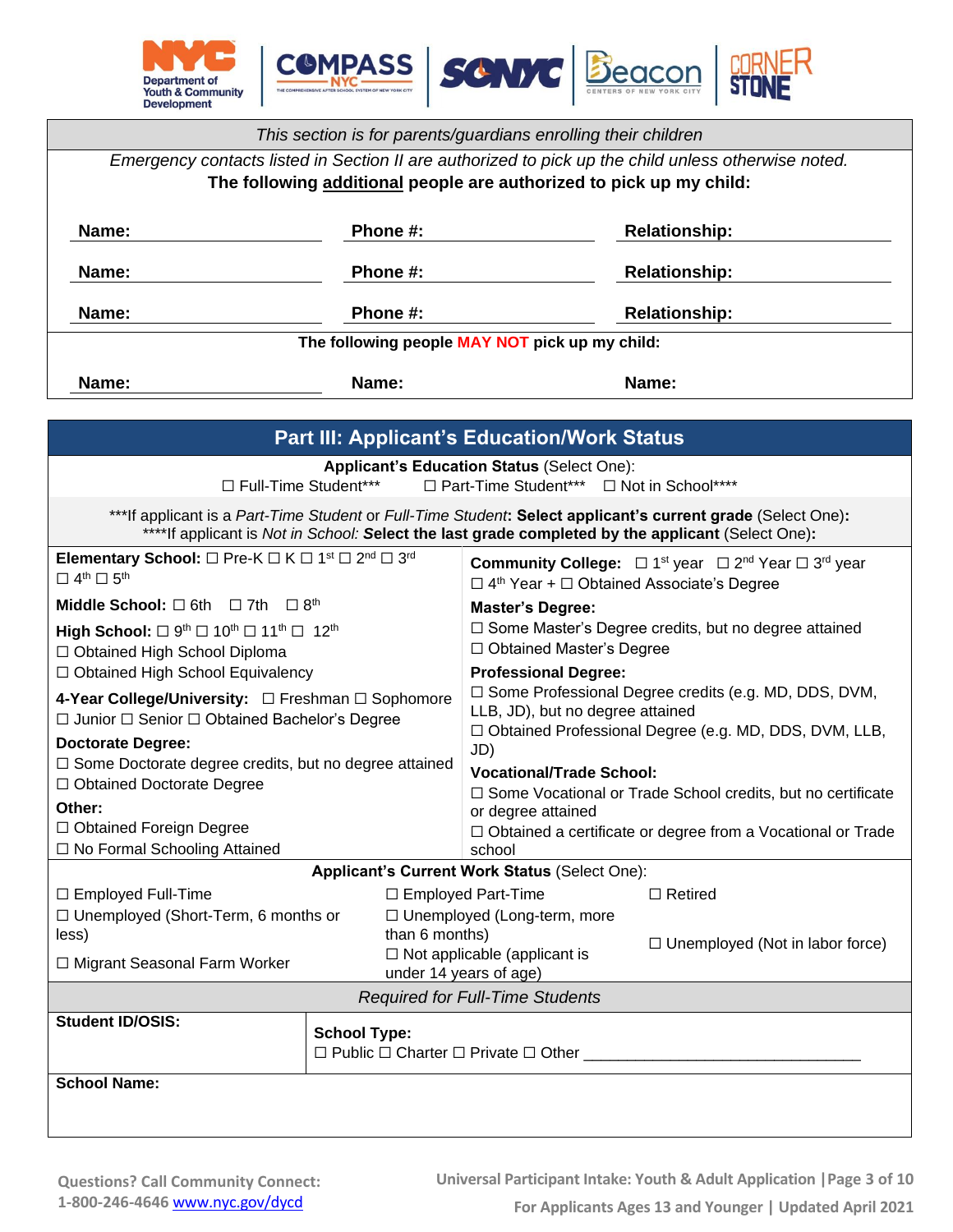





**School Address: Zip Code: Zip Code: Zip Code: Zip Code: Zip Code: Zip Code: Zip Code: Zip Code: Zip Code: Zip Code: Zip Code: Zip Code: Zip Code: Zip Code: Zip Code: Zip Code: Zip Code:**

| <b>Part IV: Health Information</b> |  |
|------------------------------------|--|
|------------------------------------|--|

**Applicant's Health Information**

*Please answer the questions below and provide additional details in the space provided. Many needs or health challenges can be accommodated and may not limit enrollment in the program.*

**Does the applicant have any allergies? (food, medication, etc.)**

 $\Box$  No  $\Box$  Yes

**Does the applicant have asthma?** 

☐ No ☐ Yes

**Does the applicant have special health care needs?**

☐ No ☐ Yes \_\_\_\_\_\_\_\_\_\_\_\_\_\_\_\_\_\_\_\_\_\_\_\_\_\_\_\_\_\_\_\_\_\_\_\_\_\_\_\_\_\_\_\_\_\_\_\_\_\_\_\_\_\_\_\_\_\_\_\_\_\_\_\_\_\_\_\_\_\_\_\_\_\_\_\_\_\_\_\_\_\_\_

**Does the applicant take medication for any condition or illness?**

 $\Box$  No  $\Box$  Yes  $\_\_\_\_\_\_\_\_\_\$ 

**Are there activities the applicant cannot participate in?**

 $\Box$  No  $\Box$  Yes  $\_$ 

**Please provide any additional health information details:**

### ☐ **N/A**

**Please list any accommodation(s) you are requesting for yourself/the applicant:**

### ☐ **N/A**

| <b>Applicant's Health Insurance Status</b>                                                                                                                          |                                                                                           |                                                                                                                                               |                                                     |  |  |  |
|---------------------------------------------------------------------------------------------------------------------------------------------------------------------|-------------------------------------------------------------------------------------------|-----------------------------------------------------------------------------------------------------------------------------------------------|-----------------------------------------------------|--|--|--|
| Does the applicant have health                                                                                                                                      | If yes, what kind of health insurance does the applicant have?<br>(Check all that Apply): |                                                                                                                                               |                                                     |  |  |  |
| insurance? (Select One):<br>$\Box$ Yes<br>$\Box$ No                                                                                                                 | $\Box$ Medicaid                                                                           | $\Box$ Medicare                                                                                                                               | $\Box$ State Children's Health<br>Insurance Program |  |  |  |
|                                                                                                                                                                     | $\Box$ Direct-Purchase<br>$\Box$ Employment-Based                                         |                                                                                                                                               | $\Box$ State Children's Health                      |  |  |  |
| $\Box$ Decline to Answer                                                                                                                                            | $\Box$ Military Health Care                                                               | $\Box$ Decline to Answer                                                                                                                      | Insurance for Adults                                |  |  |  |
| If you do not have health insurance, do you want to be<br>contacted by someone else with information about<br>signing up for public health insurance? (Select One): |                                                                                           | If you would like to be contacted about signing up for<br>public health insurance, what is your preferred method<br>of contact? (Select One): |                                                     |  |  |  |
|                                                                                                                                                                     |                                                                                           | $\Box$ Email $\Box$ Phone $\Box$ US Mail                                                                                                      |                                                     |  |  |  |
| $No \cap$ Decline to Answer<br>$\Box$<br>Yes                                                                                                                        |                                                                                           | $\Box$ Via provider $\Box$ Decline to Answer                                                                                                  |                                                     |  |  |  |

**Universal Participant Intake: Youth & Adult Application |Page 4 of 10**

**For Applicants Ages 13 and Younger | Updated April 2021**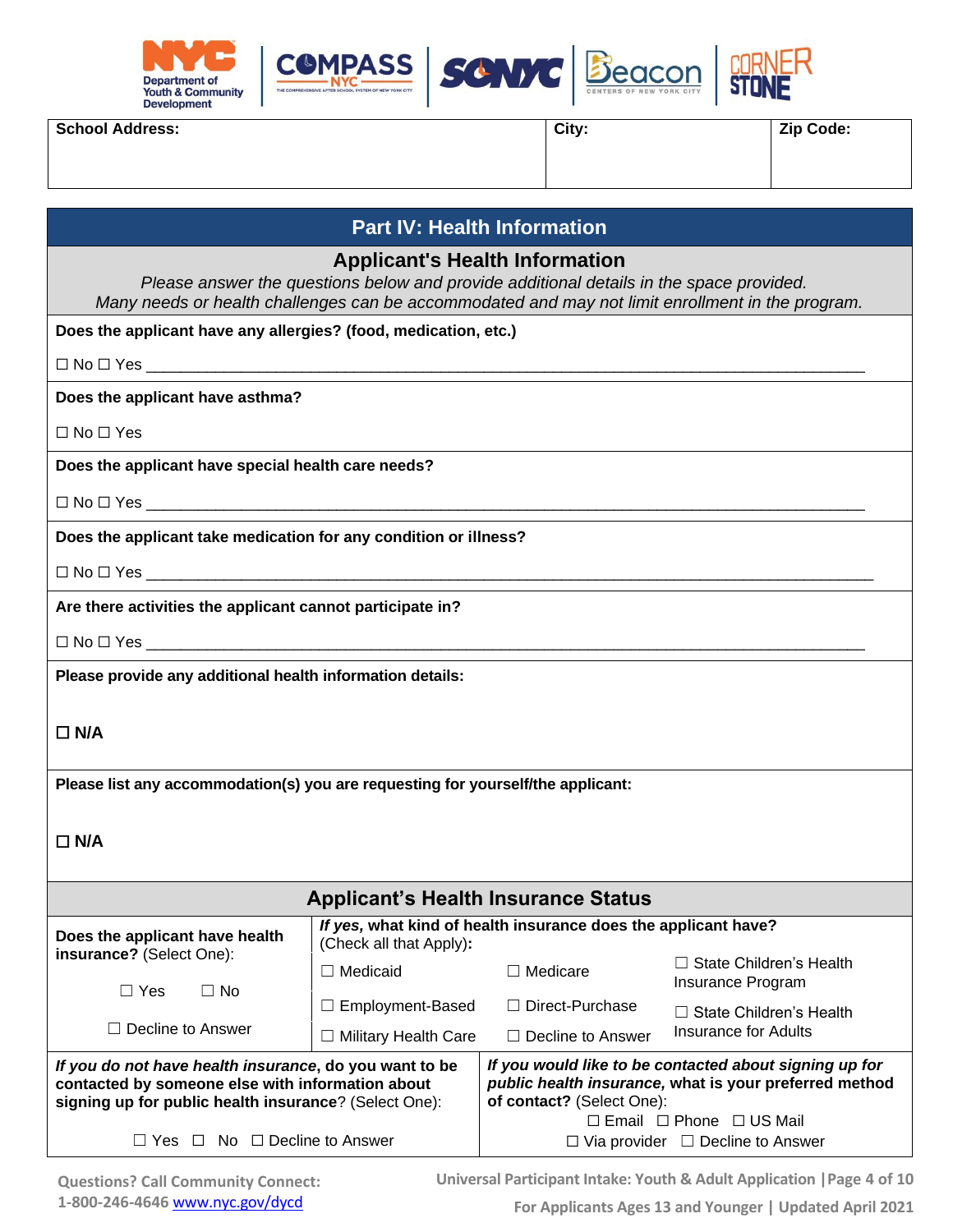







| <b>Part V: Additional Applicant Information</b>                                                                                                                                                                                                                                                                                             |                                                                                                                                                                                            |                                                                                                                                              |                                                                                                                                                                                                     |                                                                                                                                                                                                                  |                                                                                                                                                                                                                                 |                                                                                                                                                                                                                                                                                                                                                                                                                                                                                                                     |  |
|---------------------------------------------------------------------------------------------------------------------------------------------------------------------------------------------------------------------------------------------------------------------------------------------------------------------------------------------|--------------------------------------------------------------------------------------------------------------------------------------------------------------------------------------------|----------------------------------------------------------------------------------------------------------------------------------------------|-----------------------------------------------------------------------------------------------------------------------------------------------------------------------------------------------------|------------------------------------------------------------------------------------------------------------------------------------------------------------------------------------------------------------------|---------------------------------------------------------------------------------------------------------------------------------------------------------------------------------------------------------------------------------|---------------------------------------------------------------------------------------------------------------------------------------------------------------------------------------------------------------------------------------------------------------------------------------------------------------------------------------------------------------------------------------------------------------------------------------------------------------------------------------------------------------------|--|
| How well does the applicant speak English?<br>(Select One):<br>□ Fluent/Very well<br>$\square$ Well<br>$\Box$ Not well<br>$\Box$ Not well at all                                                                                                                                                                                            |                                                                                                                                                                                            |                                                                                                                                              | $\Box$ English<br>$\Box$ Bengali<br>$\Box$ Fulani<br>□ Haitian Creole<br>$\Box$ Hungarian<br>$\Box$ Korean<br>$\Box$ Punjabi<br>$\Box$ Portuguese<br>$\Box$ Spanish<br>$\Box$ Urdu<br>$\Box$ Other: |                                                                                                                                                                                                                  | Applicant's Primary Language (Select One):<br>$\Box$ Albanian<br>□ Chinese*<br>□ German<br>$\Box$ Hebrew<br>$\Box$ Italian<br>□ Kru, Ibo, or Yoruba<br>$\Box$ Persian<br>$\Box$ Romanian<br>$\Box$ Tagalog<br>$\Box$ Vietnamese | $\Box$ Arabic<br>$\Box$ French<br>$\Box$ Gujarati<br>$\Box$ Hindi<br>$\Box$ Japanese<br>$\Box$ Mande<br>$\square$ Polish<br>$\Box$ Russian<br>$\Box$ Turkish<br>$\Box$ Yiddish<br>*including Cantonese and Mandarin                                                                                                                                                                                                                                                                                                 |  |
| Other Languages Spoken by Applicant (Select all that Apply):<br>$\Box$ English<br>$\Box$ Bengali<br>$\Box$ Fulani<br>□ Haitian Creole<br>$\Box$ Hungarian<br>$\Box$ Korean<br>$\Box$ Punjabi<br>$\Box$ Portuguese<br>$\Box$ Spanish<br>$\Box$ Urdu<br>$\Box$ Other: $\Box$<br>$\Box$ Not applicable (only one language spoken by applicant) | $\Box$ Albanian<br>$\Box$ Chinese<br>$\Box$ German<br>$\Box$ Hebrew<br>$\Box$ Italian<br>□ Kru, Ibo, or Yoruba<br>$\Box$ Persian<br>$\Box$ Romanian<br>$\Box$ Tagalog<br>$\Box$ Vietnamese |                                                                                                                                              |                                                                                                                                                                                                     | $\Box$ Arabic<br>$\Box$ French<br>$\Box$ Gujarati<br>$\Box$ Hindi<br>$\Box$ Japanese<br>$\Box$ Mande<br>$\Box$ Polish<br>$\Box$ Russian<br>$\Box$ Turkish<br>$\Box$ Yiddish<br>*including Cantonese and Mandarin |                                                                                                                                                                                                                                 | Would the applicant like to receive information/<br>be contacted about registering to vote?**<br>(Select One):<br>$\Box$ Yes $\Box$ No<br>** Applicant is eligible to vote in U.S. federal elections if:<br>1) You are a U.S. citizen;<br>2) You meet your state's residency requirements;<br>3) You are 18 years old. Some states allow 17-year-olds to<br>vote in primaries and/or register to vote if they will be 18<br>before the general election. Check your state's voter<br>registration age requirements. |  |
| Is the applicant any of the following:<br>Parent/Legal Guardian?<br>Offender/Justice Involved?<br><b>Foster Care Participant?</b><br>Runaway Youth?<br>Veteran?<br><b>Active Military Personnel?</b><br>An Individual with a Disability?                                                                                                    |                                                                                                                                                                                            | $\Box$ Yes $\Box$ No<br>$\Box$ Yes $\Box$ No<br>$\Box$ Yes $\Box$ No<br>$\Box$ Yes $\Box$ No<br>$\Box$ Yes $\Box$ No<br>$\Box$ Yes $\Box$ No |                                                                                                                                                                                                     | $\Box$ Yes $\Box$ No $\Box$ Decline to answer                                                                                                                                                                    |                                                                                                                                                                                                                                 | If the applicant is an individual with a<br>disability, please select disability type(s)<br>(Select all that Apply):<br>$\Box$ Cognitive impairment<br>$\Box$ Hearing-related<br>$\Box$ Learning disability<br>□ Mental or Psychiatric<br>□ Physical/Chronic Health Condition<br>$\Box$ Physical/Mobility Impairment<br>$\Box$ Vision-related<br>$\Box$ Other:<br>$\Box$ Decline to Answer                                                                                                                          |  |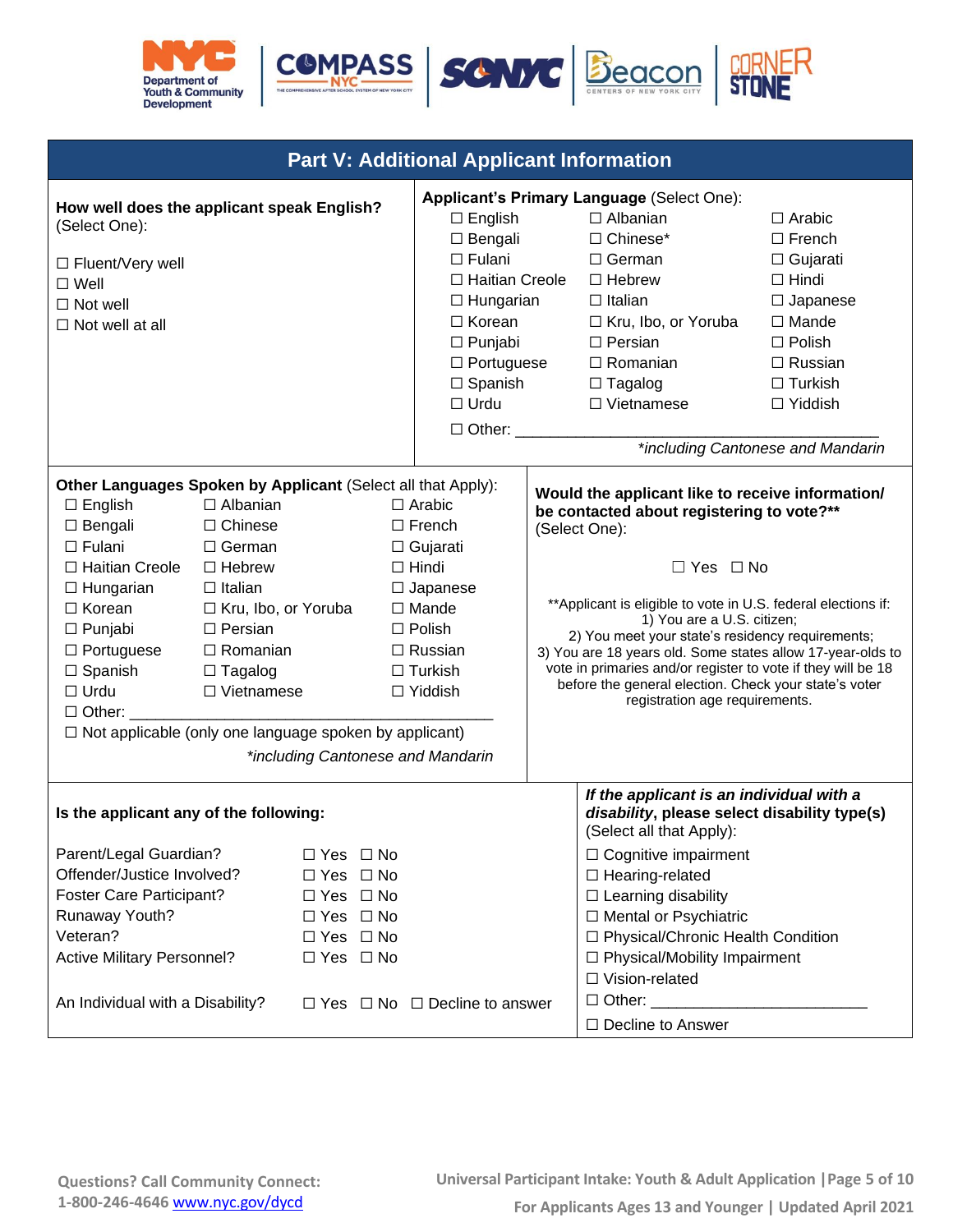





## **Part VI: Household Information**

For all the next set of questions, **HOUSEHOLD** is defined as any individual or group of individuals (family or non-family members) who are living together as one economic unit. **INCOME** is defined as the total annual gross income of all family and non-family members 18+years old living within the household. **The applicant lives in a household that is headed by** (Select One): **Applicant's Housing Type** (Select One): □ Single Parent - Female ☐ Single Parent - Male ☐ Single Person - No children ☐ Non-related adults with children ☐ Other: \_\_\_\_\_\_\_\_\_\_\_\_\_\_\_\_\_\_ ☐ Two Adults – No Children □ Two Parent Household ☐ Multigenerational Household ☐ Own □ Shelter ☐ Rent ☐ Homeless ☐ NYCHA ☐ Other Permanent **Housing**  $\Box$  Other: **Applicant's Household Size** (Select One)**: Total Household Income in the last 12 Months** (Select One): ☐ One ☐ Four ☐ Seven ☐ Ten ☐ Thirteen ☐ Sixteen ☐ Nineteen ☐ Two ☐ Five ☐ Eight ☐ Eleven ☐ Fourteen □ Seventeen □ Eighteen □ Twenty or more ☐ Three ☐ Six ☐ Nine □ Twelve ☐ Fifteen  $\square$  \$0  $\square$  \$16,241 to \$20,420  $\Box$  \$28,781 to \$32,960  $\Box$  \$41,321 to \$50,000  $\Box$  \$70,001 to \$80,000  $\square$  \$100,000+  $\square$  \$1 to \$12,060  $\Box$  \$20,421 to \$24,600  $\Box$  \$32,961 to \$37,140 ☐ \$50,001 to \$60,000  $\Box$  \$80,001 to \$90,000 ☐ Decline to Answer  $\square$  \$12,061 to \$16,240  $\Box$  \$24,601 to \$28,780  $\Box$  \$37,141 to \$41,320  $\Box$  \$60,001 to \$70,000  $\Box$  \$90,001 to \$100,000 **Sources of Applicant's Household Income** (Select all that Apply)**:** ☐ Employment Wages ☐ Childcare Voucher ☐ Housing Choice Voucher ☐ Permanent Supportive **Housing** ☐ Retirement Income from Social Security ☐ Temporary Assistance for Needy Families (TANF) ☐ WIC ☐ Affordable Care Act Subsidy ☐ Earned Income Tax Credit (EITC) ☐ HUD-VASH ☐ Private Disability Insurance ☐ Social Security Disability Income (SSDI) ☐ Unemployment Insurance ☐ Worker's Compensation ☐ Alimony or other Spousal **Support** ☐ Employment Tax Credit ☐ LIEHEAP ☐ Public Housing □ Supplemental Security Income (SSI) ☐ VA Non-Service Connected Disability Pension  $\Box$  Other: ☐ Child Support ☐ General Assistance ☐ Pension □ Safety Net/Home Relief □ Supplemental Nutrition Assistance Program (SNAP) ☐ VA Service-Connected Disability Compensation ☐ Decline to Answer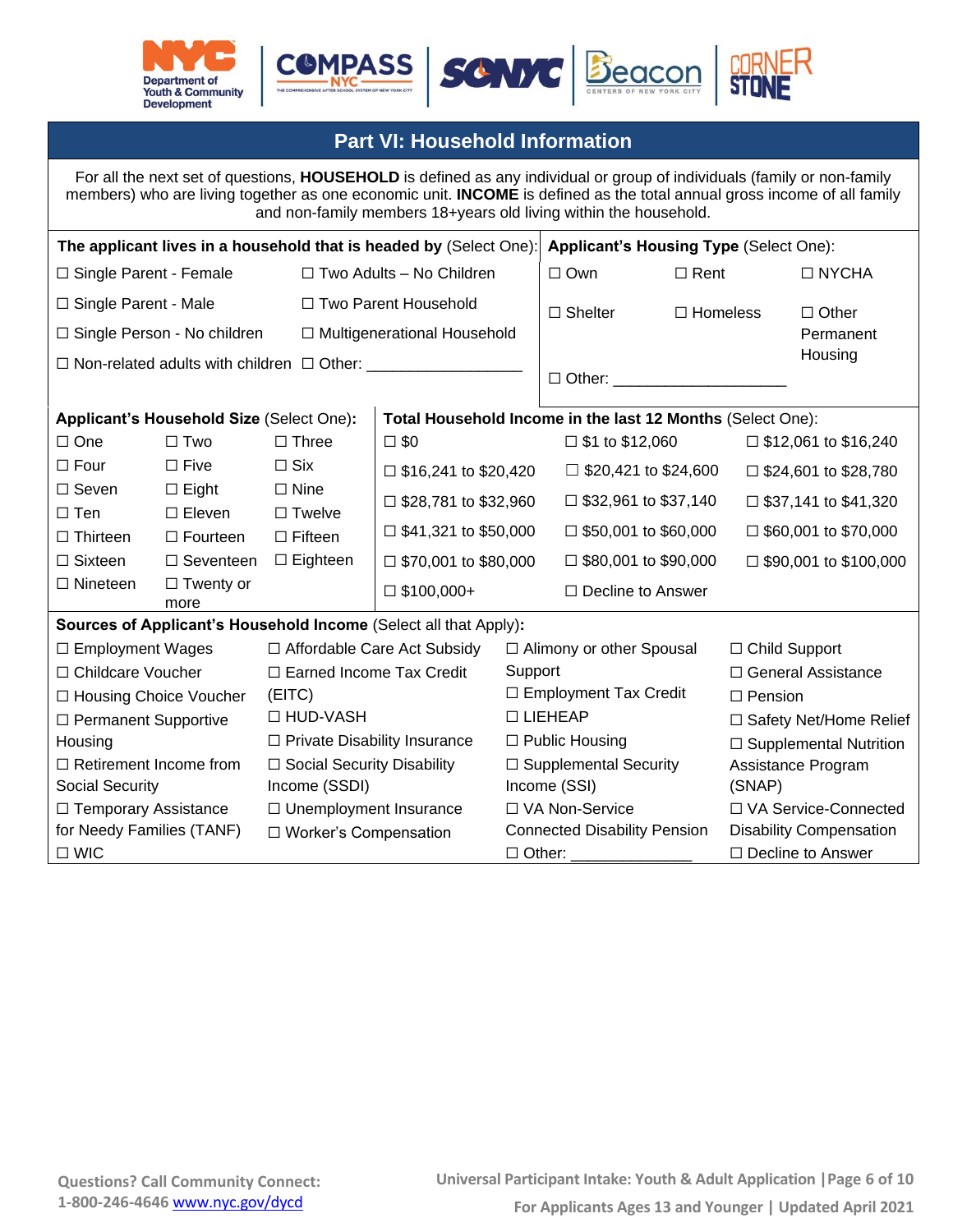

**Part VII: Consents and Signatures Pick-up/Dismissal Information** 

| This question must be answered for parents/guardians enrolling their children                               |                                                                                                                                                                                                                                                                                                                                                                                                                                                                                                                        |      |  |  |  |
|-------------------------------------------------------------------------------------------------------------|------------------------------------------------------------------------------------------------------------------------------------------------------------------------------------------------------------------------------------------------------------------------------------------------------------------------------------------------------------------------------------------------------------------------------------------------------------------------------------------------------------------------|------|--|--|--|
| My child has permission to travel home alone at dismissal:                                                  |                                                                                                                                                                                                                                                                                                                                                                                                                                                                                                                        |      |  |  |  |
|                                                                                                             | $\Box$ Yes $\Box$ No                                                                                                                                                                                                                                                                                                                                                                                                                                                                                                   |      |  |  |  |
|                                                                                                             | <b>Consent to Participate</b>                                                                                                                                                                                                                                                                                                                                                                                                                                                                                          |      |  |  |  |
|                                                                                                             | To the best of my knowledge the information above is true. I agree to its verification and understand that<br>falsification may be grounds for termination of service. Information provided may be used by the City of New<br>York to improve City services and access to those services, and to access additional funding.                                                                                                                                                                                            |      |  |  |  |
|                                                                                                             | If participant is 18 and over:                                                                                                                                                                                                                                                                                                                                                                                                                                                                                         |      |  |  |  |
| I acknowledge that I am 18 years of age or older and am authorized to give consent.<br>$\Box$ Yes $\Box$ No |                                                                                                                                                                                                                                                                                                                                                                                                                                                                                                                        |      |  |  |  |
| Participant's Signature                                                                                     | Participant: Print Name                                                                                                                                                                                                                                                                                                                                                                                                                                                                                                | Date |  |  |  |
|                                                                                                             | If participant is under 18 years old:                                                                                                                                                                                                                                                                                                                                                                                                                                                                                  |      |  |  |  |
| Parent/Guardian's Signature                                                                                 | Parent/Guardian: Print Name                                                                                                                                                                                                                                                                                                                                                                                                                                                                                            | Date |  |  |  |
|                                                                                                             | <b>Consent for Emergency Medical Treatment</b>                                                                                                                                                                                                                                                                                                                                                                                                                                                                         |      |  |  |  |
|                                                                                                             | If participant is 18 and over                                                                                                                                                                                                                                                                                                                                                                                                                                                                                          |      |  |  |  |
| $\Box$ Yes, I give my permission                                                                            | I am enrolled as a participant in a DYCD-funded program. In the event of a medical emergency, I hereby give<br>consent for necessary emergency medical treatment to be obtained on my behalf. I further authorize the<br>emergency contact(s) listed to be contacted.<br>$\Box$ No, I do not give permission                                                                                                                                                                                                           |      |  |  |  |
| Participant's Signature                                                                                     | <b>Participant: Print Name</b>                                                                                                                                                                                                                                                                                                                                                                                                                                                                                         | Date |  |  |  |
|                                                                                                             | If participant is under 18 years old:                                                                                                                                                                                                                                                                                                                                                                                                                                                                                  |      |  |  |  |
|                                                                                                             | My child is enrolled as a participant in a DYCD-funded program. In the event of a medical emergency, I hereby<br>give consent for necessary emergency medical treatment for my child to be obtained, with the understanding that<br>I will be notified as soon as possible. I understand that every effort will be made to contact me, or, if I am<br>unavailable, the emergency contact(s) listed, before and after medical care is provided.<br>$\Box$ Yes, I give my permission $\Box$ No, I do not give permission |      |  |  |  |
| Parent/Guardian's Signature                                                                                 | Parent/Guardian: Print Name                                                                                                                                                                                                                                                                                                                                                                                                                                                                                            | Date |  |  |  |

**Questions? Call Community Connect: 1-800-246-4646** [www.nyc.gov/dycd](http://www.nyc.gov/dycd)

**Universal Participant Intake: Youth & Adult Application |Page 7 of 10 For Applicants Ages 13 and Younger | Updated April 2021**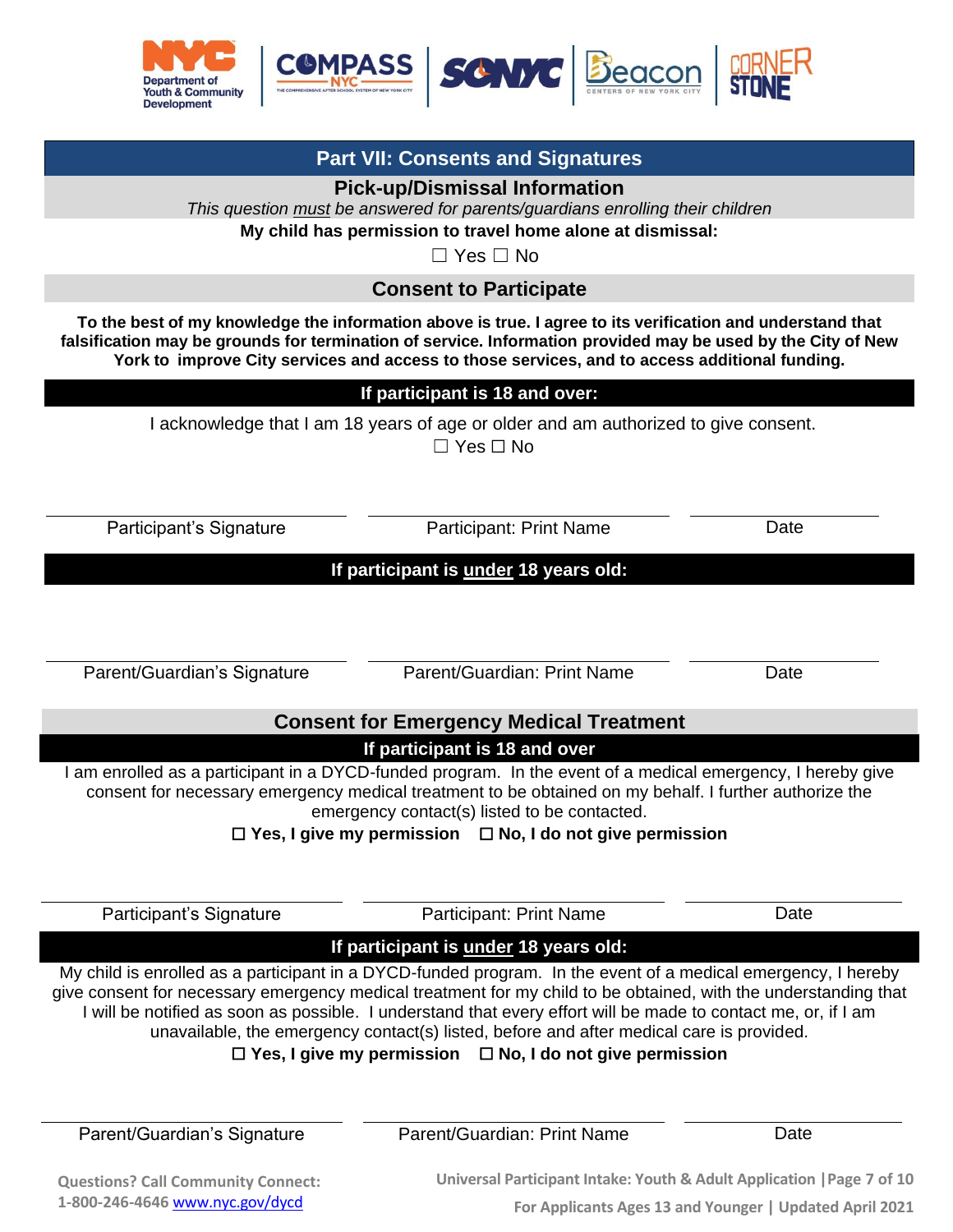

# **Consent for Photography/Videotaping and Use of Original Work**

As a participant enrolled in a DYCD-funded program, please be aware that from time to time DYCD and the City of New York, its contracted providers, authorized agents, third-party organizations with which it collaborates, or other government, representatives (collectively, "Authorized Parties") may be present during program activities and special events associated with program services, both at the usual program location and at off-site events. In some cases, they may photograph, videotape, interview or otherwise record participants and their families and friends in these programs. The resulting images, videos, and interviews may be used, with or without the participant's name, in printed and electronic media such as brochures, books, print and email newsletters, DVDs and videos, websites, social media and blogs (collectively, "Media").

I hereby authorize and permit the Authorized Parties, without compensation and without further approval, to photograph and/or record my and my child's image, name, likeness, and the sound of my and my child's voice during DYCD-funded program activities and special events, and I hereby consent to the resulting images, videos and interviews being used, without compensation and without further approval by the Authorized Parties solely for non-profit, non-commercial purposes in any and all Media.

# ☐ Yes ☐ No

If, in the course of participating in DYCD-funded program activities and special events, any original work such as art, music, choreography, poetry, or prose (collectively, "Original Work") is created by me or my child, I hereby consent to such Original Work being used by the Authorized Parties, without compensation and without further approval, solely for non-profit, non-commercial purposes in any and all Media.

 $\Box$  Ves  $\Box$  No

| If participant is 18 and over:<br>I acknowledge that I am 18 years of age or older and am authorized to give consent.<br>コ Yes ロ No |  |  |  |  |  |
|-------------------------------------------------------------------------------------------------------------------------------------|--|--|--|--|--|
|                                                                                                                                     |  |  |  |  |  |
| If participant is under 18 years old:                                                                                               |  |  |  |  |  |
|                                                                                                                                     |  |  |  |  |  |
|                                                                                                                                     |  |  |  |  |  |
|                                                                                                                                     |  |  |  |  |  |
|                                                                                                                                     |  |  |  |  |  |
| Date<br>Date                                                                                                                        |  |  |  |  |  |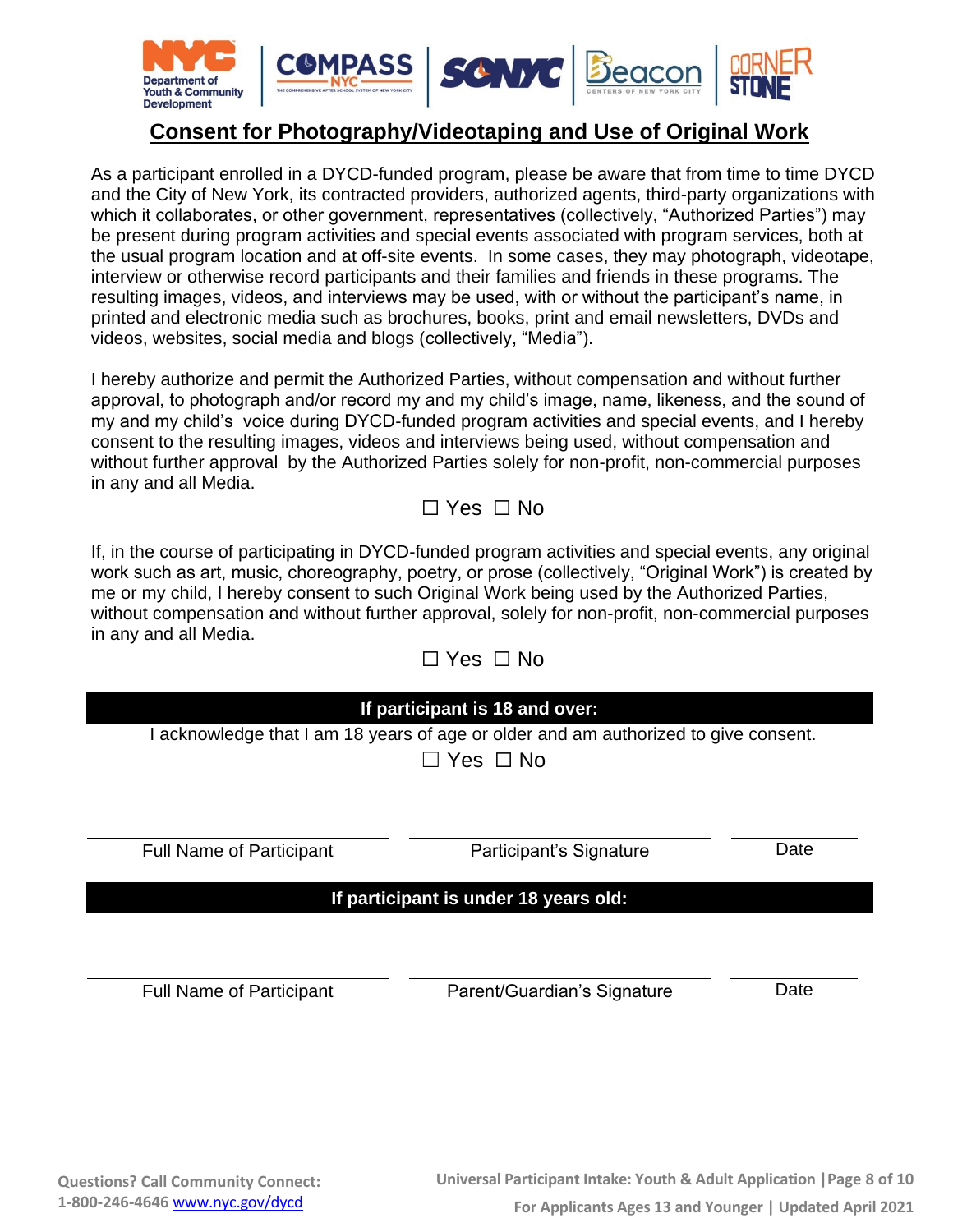

# **Parent/Guardian Consent to Collect and Share Student Information**

The **Department of Youth and Community Development (DYCD)** provides funding for this program as part of its mission to help you assist your child reach his or her full potential. Many of our programs are run by community based organizations. We work to make sure the services you and your children receive are of the highest quality. DYCD is requesting your permission to allow us to collect information we need on your child, their participation and the quality of the services provided.

#### **What information from your child's student records is DYCD requesting?**

We are requesting your permission for the **NYC Department of Education (DOE)** to share personally identifiable information from your child's student records with DYCD. The information we would like to collect consists of biographical and enrollment information (specifically consisting of your child's name, address, date of birth, student identification number, grade, school(s) attended and transfer, discharge, and graduation data about your child); data concerning your child's school attendance (including number of days attended and absences); and academic performance data (including your child's results on state and national exams, credits earned, grades, promotion and retention status, and fitnessgram score); and data related to any disciplinary actions taken against your child (including number and type of suspensions).

#### **We are requesting to collect the information listed above about your child on a past, present and future (i.e., ongoing) basis**.

We are also requesting your permission for DYCD to share information we collect on the enrollment form from you and/or your child with DOE staff. The information includes registration information, student's interests and challenges, type of program enrolled-in and frequency of participation. This information will be used to help the school and community organization work together to meet you and your child's needs.

#### **Who will see my child's information and how will it be safeguarded?**

The only people who will see your child's individual information are DYCD and DOE staff who manage the data systems and prepare research reports and program analyses. The limited number of DYCD staff identified to receive personal information is screened, and provided extensive training to follow strict guidelines on protecting the confidentiality of information that would personally identify you or your child. Personally identifiable information collected from student records will only be shared electronically between DOE and DYCD and will be secured and protected in the DYCD data base. Personally identifiable information will not be shared with any community based organizations or their staff members. We will not use your name or your child's name in any published report. While we request your consent, your responses to the below requests will not affect your child's participation in DYCD sponsored programs.

#### *Please check Yes or No to each of the following statements:*

I understand why DYCD is asking my permission to access the information listed above from my child's student records, and I give permission to DOE to share that information with DYCD on an ongoing basis.

#### ☐ **Yes, I give my permission** ☐ **No, I do not give my permission**

I understand why DYCD is asking my permission to share information about my child collected by DYCD with DOE staff and I give my permission to DYCD to share information with DOE on an ongoing basis.

☐ **Yes, I give my permission** ☐ **No, I do not give my permission**

| Student/Applicant Name:                          |                                                                |       |  |
|--------------------------------------------------|----------------------------------------------------------------|-------|--|
| Parent/Guardian Name:                            |                                                                |       |  |
| Parent/Guardian Signature:                       | <u> 1980 - Jan Barbara, martin da kasar Amerikaan kasar da</u> | Date: |  |
| Additional Parent/Guardian Name (optional):      |                                                                |       |  |
| Additional Parent/Guardian Signature (optional): |                                                                |       |  |
|                                                  |                                                                |       |  |

**Universal Participant Intake: Youth & Adult Application |Page 9 of 10**

**For Applicants Ages 13 and Younger | Updated April 2021**